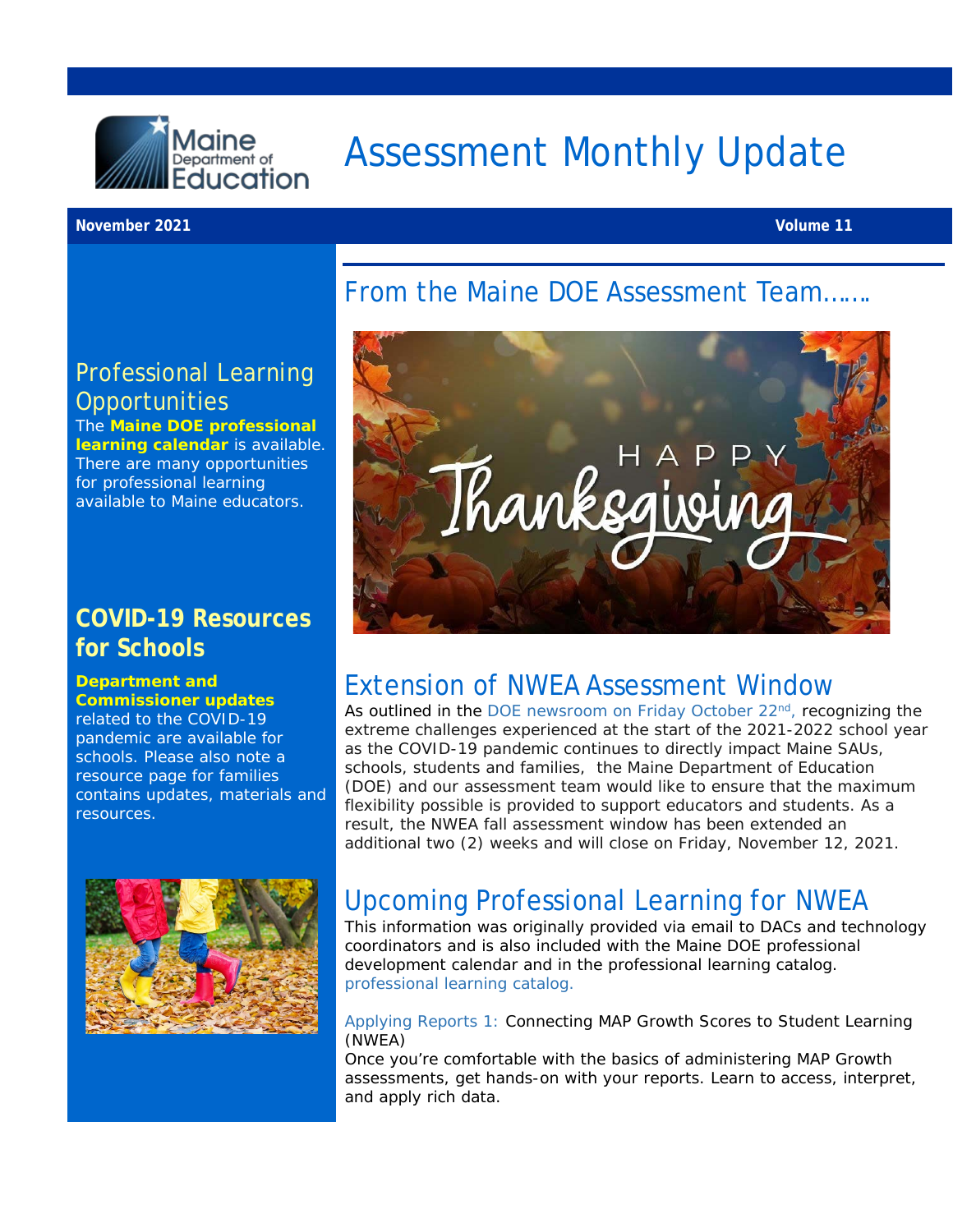### **Assessment Team contact information:**

Janette Kirk Director of Assessment 207-441-2958 **[janette.kirk@maine.gov](mailto:janette.kirk@maine.gov)**

Jodi Bossio-Smith Alternate & WIDA Assessment Coordinator 207-530-1462 **[jodi.bossio](mailto:jodi.bossio-smith@maine.gov)[smith@maine.gov](mailto:jodi.bossio-smith@maine.gov)**

Nancy Godfrey Math, ELA/Literacy & Science Assessment Coordinator 207-530-1273 **[nancy.godfrey@maine.gov](mailto:nancy.godfrey@maine.gov)**

Regina Lewis, Ph.D. NAEP & International Assessment Coordinator 207-530-1355 **[regina.lewis@maine.gov](mailto:regina.lewis@maine.gov)**

Varun Motay Data Analyst 207-530-1368 **[varun.motay@maine.gov](mailto:varun.motay@maine.gov)**

Cheryl Brackett Management Analyst 207-441-3019 **[cheryl.brackett@maine.gov](mailto:cheryl.brackett@maine.gov)**



#### **Learning Targets**

- Understand how MAP Growth RIT scores measure what each student knows and is ready to learn
- Identify ways to use MAP Growth data to flexibly group students
- Access, interpret, and apply MAP Growth data
- Analyze MAP Growth data to support planning and instructional decisions

[Register for Applying Reports 1](https://web.cvent.com/event/b747dbbc-cd95-4f2f-95ce-23c53e653bbe/summary) – November 2.

Applying Reports 2: Student Growth and Goal Setting with MAP Growth Plan how to use your MAP Growth data to inform ongoing work, with a focus on goal setting with students.

#### **Learning Targets**

- Build on practices that use growth projection data and learning statements to engage students in setting academic goals Access and interpret growth data and apply it
- to student instruction
- Explore reports and resources to support sharing performance and growth data with students and parents

[Register Applying Reports 2](https://web.cvent.com/event/48902fbf-9d30-42e4-8559-adc4123755fb/summary) – November 4.



### Lunch & Learn Office Hours 2021-2022

The next scheduled Lunch & Learn session is scheduled for Wednesday, November 10<sup>th</sup>, 2021 at 12 noon. Topics within the upcoming November office hours include information around data training and the ordering of ACCESS materials. A calendar of tentative topics is posted to the [resources page](https://www.maine.gov/doe/Testing_Accountability/MECAS/supports) on the Maine DOE assessment webpages [Registration for](https://networkmaine.zoom.us/meeting/register/tZIucuirrz0tGtT4YUZDjXPbAEDZ-IaOCvlU)  [these sessions is now available.](https://networkmaine.zoom.us/meeting/register/tZIucuirrz0tGtT4YUZDjXPbAEDZ-IaOCvlU)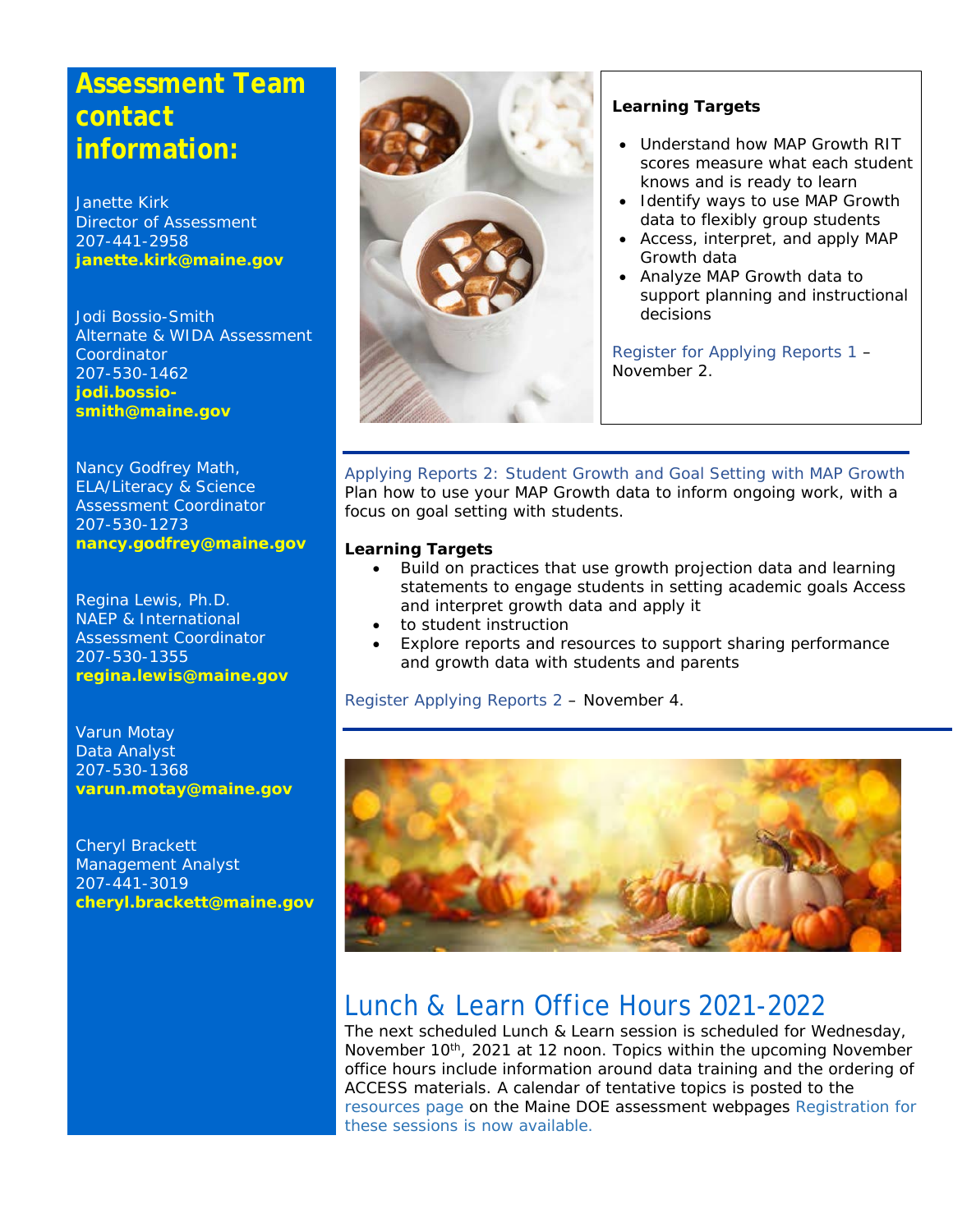### **Stay in the Loop:**

Teachers & district test coordinators may sign up to receive Assessment Listserv notices for assessments. For those looking for notifications regarding the ACCESS / Alternate ACCESS for ELLs, please subscribe to the ESL Communication list. The following links can be used to subscribe:

#### **General Assessment**

**MEA Listserv** 

### **Alternate Assessment Listserv**

#### **WIDA / ACCESS English Learner Listserv**

### MAARS Adhoc Module

For a number of years, educators and administrators have shared the desire to be able to "slice and dice" local and state assessment data by numerous data points and student populations. In a direct response from feedback received from administrators and educators, the assessment team is excited to share the Adhoc module is now available in MAARS. The Adhoc Data Analysis Tool is an application that provides school-level and district-level users in Maine SAUs with the ability to create customized reports using the state and local assessment data that is available in the MAARS system. The Adhoc Data Analysis Tool also allows users to collaborate and share the reports created with other users in the school or district.

Professional learning regarding the utilization of this module is scheduled for November 10 from 2 – 3 pm. [Please register here for the session.](https://networkmaine.zoom.us/meeting/register/tZErd-itqTspEtGfpdCxEtpkNErFSkJWD-d-)

### ACCESS for ELLs & Alternate ACCESS for ELLs

#### Final call!

Please confirm that all newly identified English learners have been given an **EL Start Date** in Synergy. Current enrollment as of 11/1/21 will be utilized by Maine DOE to general Materials Orders for the Winter 2022 administration of **ACCESS for ELLs** and **Alternate ACCESS for ELLs** for all Maine SAUs. The initial order of ACCESS materials will be received by SAU offices and schools by 12/15/21.

#### Paper Based Materials for ACCESS for ELLs

Paper based materials and test forms are available for English learners with disabilities as written in the IEP. All paper materials requests, including Braille and large print, must be submitted to Maine DOE using the [Paper Materials Request Form.](https://www.maine.gov/doe/sites/maine.gov.doe/files/inline-files/Paper_Version_Request_21-22.docx) Please return the completed form to Assessment Coordinator Jodi Bossio-Smith: [jodi.bossio](mailto:jodi.bossio-smith@maine.gov)[smith@maine.gov.](mailto:jodi.bossio-smith@maine.gov)

\*Note: Alternate ACCESS for ELLs forms do not require a Paper Materials Request Form. These will be included along with all other initial materials ordered by Maine DOE, based on current enrollment data as of 11/1/21. Student who are eligible for participation in alternate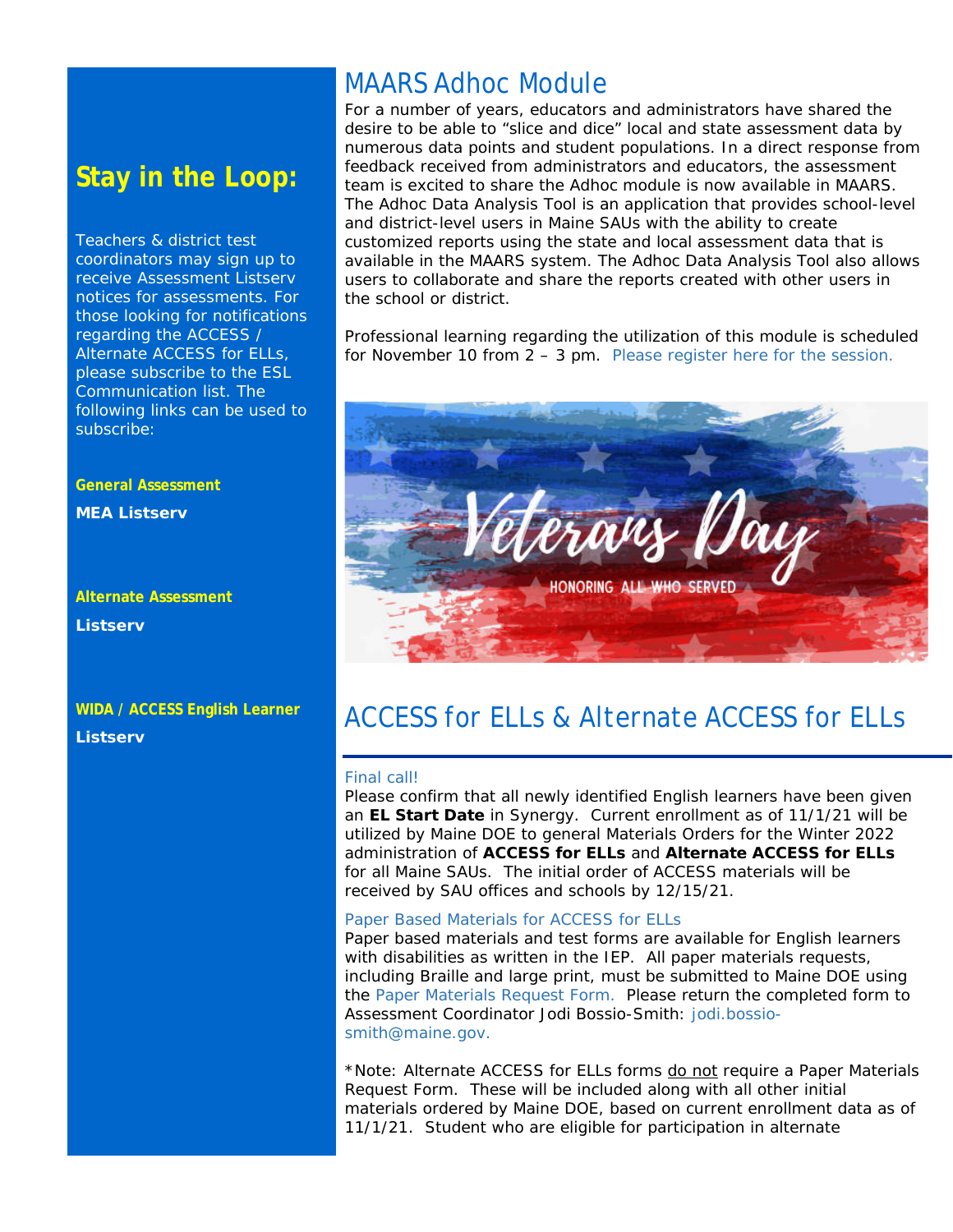### **A Reminder for ACCESS**

**▪ Plan, schedule, and review assessment sessions in WIDA AMS** 

**• Share all important technology updates with the district technology coordinator.** 

**• Confer with special education director/case managers to confirm that accurate accommodations have been selected /established for students with IEPs in the WIDA AMS system.** 

### **[Click here to learn](https://www.maine.gov/doe/sites/maine.gov.doe/files/inline-files/ACCESS-Accessibility-Accommodations-Supplement_0.pdf) [more about](https://www.maine.gov/doe/sites/maine.gov.doe/files/inline-files/ACCESS-Accessibility-Accommodations-Supplement_0.pdf)  [ACCESS](https://www.maine.gov/doe/sites/maine.gov.doe/files/inline-files/ACCESS-Accessibility-Accommodations-Supplement_0.pdf)  [accommodations.](https://www.maine.gov/doe/sites/maine.gov.doe/files/inline-files/ACCESS-Accessibility-Accommodations-Supplement_0.pdf)**

**Need support with ordering additional materials, setting up assessment sessions and/or accommodations, or identifying required assessment training? If the answer is yes, please reach out to the Coordinator for Alternate and WIDA Assessments, Jodi BossioSmith, at:**

**[Jodi.bossiosmith@maine.gov](mailto:Jodi.bossiosmith@maine.gov)**

assessments, including Alternate ACCESS for ELLs, must have the alternate flag "checked" in Synergy for SY 21-22.

#### Professional Learning Opportunities for EL Educators

- Educators in Maine who work with English Learners can participate in WIDA's self-paced e-learning workshops. There are a variety of topics available via this resource. For more information, contact assessment coordinator Jodi Bossio-Smith or [read here.](https://gcc02.safelinks.protection.outlook.com/?url=https%3A%2F%2Fapp.explore.wisc.edu%2Fe%2Fer%3Fs%3D1427524768%26lid%3D22242%26elqTrackId%3D973915F4CDEE4D68F9CB05ED15A46359%26elq%3D13ee1a89674045d9ac584af2a4205c86%26elqaid%3D19930%26elqat%3D1&data=04%7C01%7CJodi.Bossio-Smith%40maine.gov%7C3252278ceb344516d53308d97889ad40%7C413fa8ab207d4b629bcdea1a8f2f864e%7C0%7C0%7C637673354968572838%7CUnknown%7CTWFpbGZsb3d8eyJWIjoiMC4wLjAwMDAiLCJQIjoiV2luMzIiLCJBTiI6Ik1haWwiLCJXVCI6Mn0%3D%7C1000&sdata=1c2aiiMxSREVcK32nBxhOPW7ADvok96G%2BgDiXgY%2BlvE%3D&reserved=0)
- Are you interested in learning more and providing feedback regarding future ACCESS assessments? If so, head over to WIDA's Building an [ACCESS Assessment webpage](https://wida.wisc.edu/assess/building-wida-assessment?utm_source=CR-MM092721&utm_medium=email&utm_campaign=MondayMail&utm_content=BuildingWIDAAssessment) for more information.

**New Resource:** WIDA has released a research report [Examining](https://wida.wisc.edu/resources/examining-english-learner-testing-proficiency-and-growth-and-throughout-covid-19-pandemic?utm_source=CR-WW102021&utm_medium=email&utm_campaign=WIDAWednesday&utm_content=ExaminingELProficiencyGrowthDuringCOVID)  [English Learner Testing, Proficiency and Growth: Before and Throughout](https://wida.wisc.edu/resources/examining-english-learner-testing-proficiency-and-growth-and-throughout-covid-19-pandemic?utm_source=CR-WW102021&utm_medium=email&utm_campaign=WIDAWednesday&utm_content=ExaminingELProficiencyGrowthDuringCOVID)  [the COVID-19 Pandemic.](https://wida.wisc.edu/resources/examining-english-learner-testing-proficiency-and-growth-and-throughout-covid-19-pandemic?utm_source=CR-WW102021&utm_medium=email&utm_campaign=WIDAWednesday&utm_content=ExaminingELProficiencyGrowthDuringCOVID) The report examines English learners' testing, proficiency, and growth in the academic years of 2018–19, 2019–20, and 2020–21, using population-level data from ACCESS for ELLs Online. The objective of the report is to shed light on the impact of the COVID-19 pandemic on English learners' educational outcomes.

#### **Coming Soon to Your Area……………………First Snow of Season!**



### [MSAA](https://connection.nwea.org/s/article/How-to-move-students-between-districts?language=en_US) & MSAA Science

MSAA and MSAA Science

#### Reminder

All students who participate in the alternate assessments based on alternate achievement standards [AA-AAS] must have the alternate flag "checked" in Synergy for SY 21-22. The MSAA and MSAA Science are designed for those students with the most significant cognitive disabilities, and participation is made by the IEP Team using [state](https://www.maine.gov/doe/sites/maine.gov.doe/files/inline-files/Maine%20Alternate%20Assessment%20Participation%20Checklist_1.pdf)  [criteria for eligibility.](https://www.maine.gov/doe/sites/maine.gov.doe/files/inline-files/Maine%20Alternate%20Assessment%20Participation%20Checklist_1.pdf)

\*Please note, the alternate assessment flag in Synergy must be rechecked each year that the student remains eligible to participate in alternate assessments.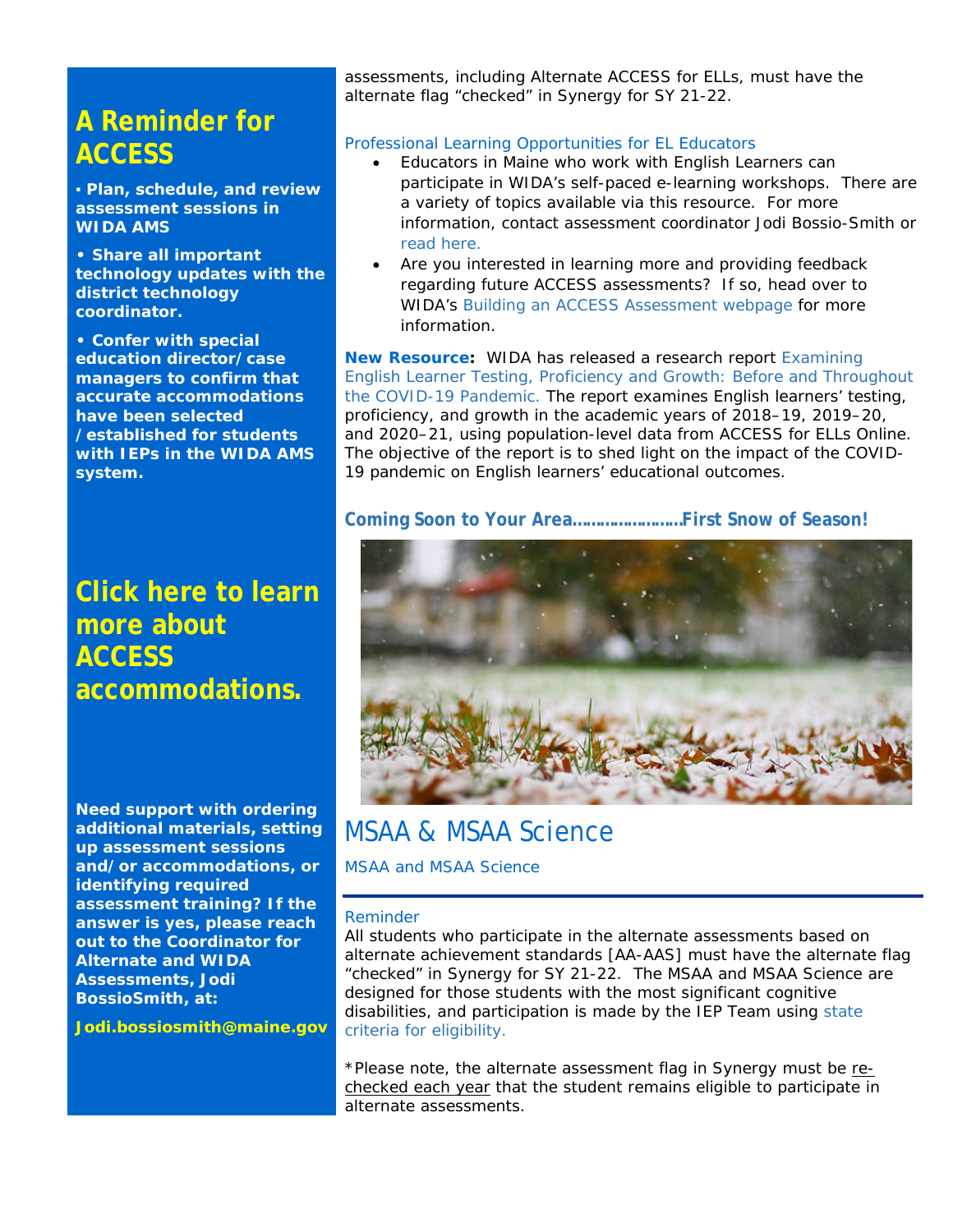### **Special Considerations Module:**

The special consideration module remains open through Friday November 12, 2021 and will close upon closure of the NWEA fall assessment window. Any requests for special consideration must be submitted by COB or 4 pm, Friday, November 12.

Currently DACs, Principals and Superintendents are able to submit requests in the module. Should additional access be required a superintendent is able to request additional designees be added to the module.

Information on how to request access for additional designees can be located on the MEDMS Helpdesk – **Request access page.**

### **Follow Us:**



#### Resource: Sample Items and Teachers' Guides

It's crucial that students are given opportunities to interact with the assessment platform, types of items, accessibility features and accommodations provided on the state assessments. The MSAA platform includes practice items in math, ELA/literacy and science, available as both online and paper forms, for this specific purpose. Additionally, the Sample Items' Teachers Guide resource is now available to help teachers better understand the alternate achievement standards (AAS) linked to each sample item. The guide also includes learning targets, instructional strategies, and scaffolds and supports for the AAS, across grade levels.

**MSAA** [Sample Items Page](https://www.msaaassessment.org/tap/sample-items) **MSAA** [Sample Items' Teachers Guide](https://www.msaaassessment.org/tap/sample-items/teacher-guides)



### National Assessment of Educational Progress (NAEP) 2022

Preparations for NAEP 2022 are well underway. Schools and districts selected for participation in the assessment have provided information about the school characteristics, local COVID-19 policies, and how students are receiving instruction. State-level student enrollment for the grade 4 students at the schools selected for NAEP will be submitted prior to November 19, 2021, on behalf of all NAEP sampled schools. Early in December school coordinators will have the opportunity to verify and/or correct the student demographic information. It is important that whether students have an IEP or 504 plan in this section. This step initiates the opportunity to provide information about how students with disabilities (SD) and/or English Learners are assessed, and the accommodations students will need to access the NAEP-assigned subject. Please remember to include students with disabilities and English learners to the fullest extent possible and to review/download Maine's NAEP Inclusion Policy (a crosswalk to inclusion between Maine and NAEP policies).

Upcoming activities will include the notifying the parents/guardians of students selected for NAEP and encouraging participation in the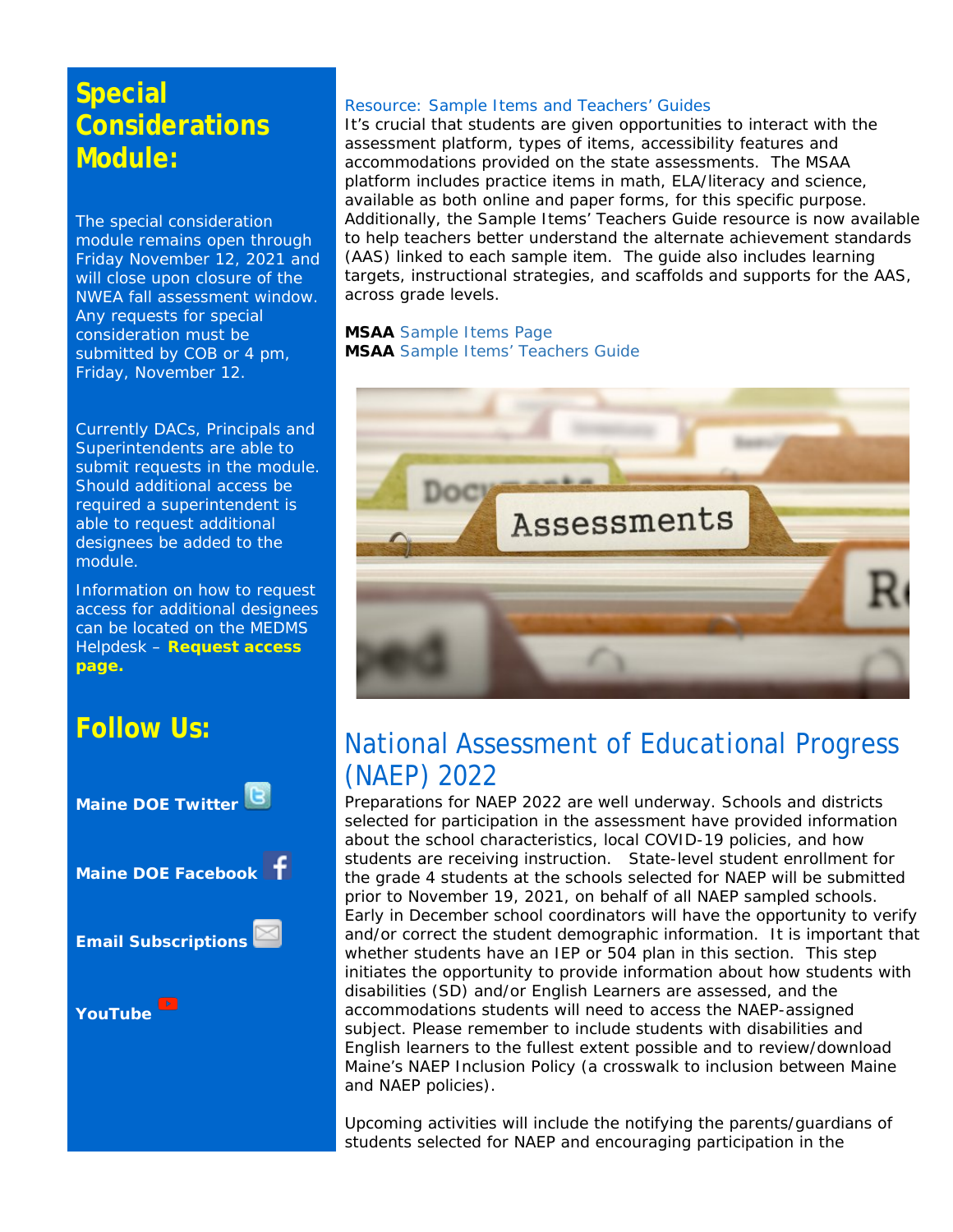### **Quick Links:**

**[COVID-19 Toolkit](https://www.maine.gov/doe/covid-19/toolkit)**

**[Certification](http://maine.gov/doe/cert)**

**[Fingerprinting](http://maine.gov/doe/cert)**

**[Data Warehouse](https://www.maine.gov/doe/data-reporting/reporting/warehouse)**

**[NEO](https://neo.maine.gov/DOE/NEO/Dashboard)**

**[Funding](https://www.maine.gov/doe/funding/accounting)**

**[Suicide Prevention](https://www.maine.gov/doe/suicideprevention)**

**[Special Education](https://www.maine.gov/doe/learning/specialed)**

**[School & Student](https://www.maine.gov/doe/schools/safeschools)  [Supports](https://www.maine.gov/doe/schools/safeschools)**

**[Maine School Safety](https://www.maine.gov/doe/safety)  [Center](https://www.maine.gov/doe/safety)**

### **Next Lunch & Learn Office Hours**

November 10, 2021 @ 12:00

Join us on Zoom

Topics to include:

- Data Training
- Ordering Additional **Materials**
- Plus More!

**[To See Our Full Schedule for](https://www.maine.gov/doe/node/456)  [Lunch & Learn Office Hours](https://www.maine.gov/doe/node/456)**

assessment. This year's assessed subjects include the biennially administered Mathematics and Reading assessments for grades 4 and 8, as well as Civics and U.S. History for grade 8. The scheduled window for NAEP administration is January 24 – March 4, 2022.

### The Program for International Student Assessment (PISA) 2021

Thank you to the Maine schools that participated in the PISA 2021 assessment during the September 20 to October 29, 2021 window. PISA measures 15-year-old student performance in reading, mathematics, and science literacy. More information, including the PISA Data Explorer and the 2018 Study Results, is available [here on the PISA website.](http://nces.ed.gov/surveys/pisa)

Please feel free to email [Regina Lewis](mailto:Regina.Lewis@maine.gov) with any questions.

#### **Update to the Availability of Individual Student Reports (ISRs)**

We are tentatively planning for the bulk download functionality for ISRs to be available Monday, November 8. Currently, SAUs can view and print individual student ISRs in MAARS however, the bulk download/export functionality (zip file) is currently in progress.

#### **NEO & SYNERGY Reminders**

A general reminder to ensure that contact information for teaching and non-teaching roles is updated within NEO. Instructions to update district roles (including DACs) may be found at: [Updating Staff Contact](https://www.maine.gov/doe/sites/maine.gov.doe/files/inline-files/Updating%20Staff%20Contact%20Information.pdf)  [Information.pdf \(maine.gov\).](https://www.maine.gov/doe/sites/maine.gov.doe/files/inline-files/Updating%20Staff%20Contact%20Information.pdf) Please reach out to the [MEDMS helpdesk](mailto:MEDMS.Helpdesk@maine.gov) with any questions or concerns.



#### **Availability of Science Data**

Science data from the Maine Science and MSAA Science are now available within MAARS for your review beginning Friday, October 29 –